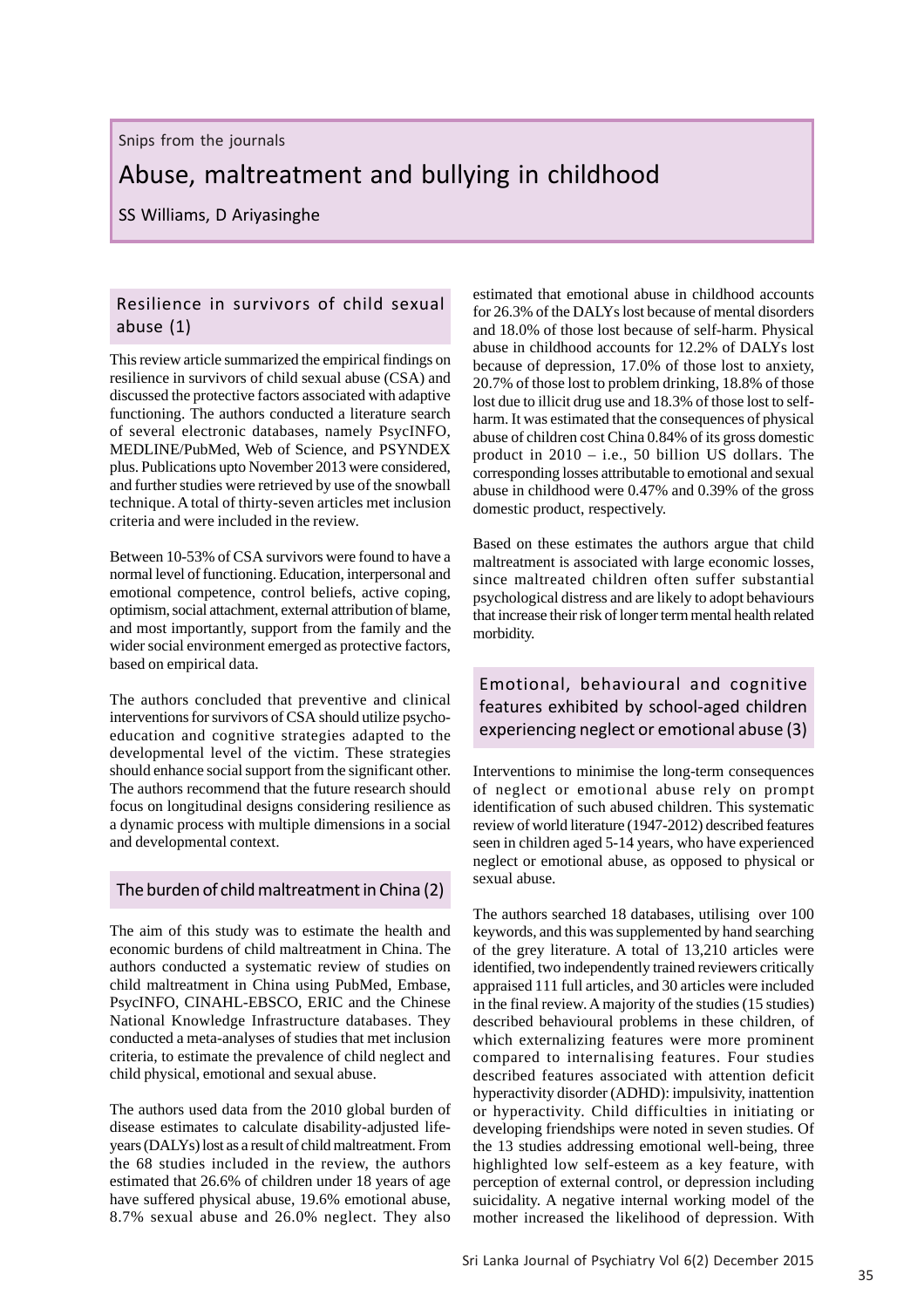regard to cognition and academic performance, lower general intelligence and reduced literacy and numeracy were reported, butt here was no reported observable effect on memory.

The study reiterates that school-aged children presenting with poor academic performance, ADHD symptomatology or other unusual behaviours warrant assessment for neglect or emotional abuse as a potential underlying cause.

## Adult mental health consequences of peer bullying and maltreatment in childhood (4)

The study examined the relationship between bullying and maltreatment in childhood and mental health consequences in adulthood. The authors attempted to determine whether the effects were due to exposure to both maltreatment and bullying, or bullying alone.

The authors used data from the Avon Longitudinal Study of Parents and Children in the UK (ALSPAC) and the Great Smoky Mountains Study in the USA (GSMS). In ALSPAC, maltreatment was assessed in terms of physical, emotional, or sexual abuse, or severe maladaptive parenting (or both) between the ages of 8 weeks and 8.6 years, as reported by the mother via questionnaires; being bullied was assessed with child reports at 8,10, and 13 years, using the previously validated Bullying and Friendship Interview Schedule. In GSMS, both maltreatment and bullying were repeatedly assessed with annual parent and child interviews between the ages 9 and 16 years. The association between maltreatment, being bullied, and mental health problems were explored via binary logistic regression analyses. The primary outcome variable was overall mental health problems (any anxiety, depression, or selfharm or suicidality).

The findings were based on data from 4026 children in the ALSPAC cohort and 1420 children in the GSMS cohort. They provided information about bullying, victimisation, maltreatment, and overall mental health problems. The ALSPAC study was started in 1991 and the GSMS cohort enrolled participants from 1993.

Results from the GSMS cohort indicated that compared with children who were not maltreated or bullied, children who were only maltreated were at increased risk of depression in young adulthood, according to models adjusted for sex and family hardships (odds ratio [OR] 4.1, 95% CI 1.5-11.7). According to results from the ALSPAC cohort, those who were only being maltreated were not at increased risk for any mental health problem compared with children who were not maltreated or bullied.

By contrast, those who were both maltreated and bullied were at increased risk for overall mental health problems, anxiety, and depression according to both cohorts; as well as for self-harm according to the ALSPAC cohort. Children who were bullied by peers only were more likely than children who were maltreated only to have mental health problems in both cohorts (ALSPAC OR 1.6, 95% CI 1.1-2.2; p=0.005; GSMS 3.8, 1.8-7.9, p<0.0001), with differences in reported levels of anxiety (GSMS OR 4.9; 95% CI 2.0-12.0), depression (ALSPAC 1.7, 1.1-2.7), and self-harm (ALSPAC 1.7, 1.1-2.6) between the two cohorts.

This is an interesting study, which suggests that being bullied by peers in childhood may have greater longterm adverse effects on young adults' mental health, compared to being maltreated in childhood. The findings have important implications for public health planning and service development for dealing with peer bullying. However, it should also be noted that the findings do not confirm a causal link and it is debatable whether mental health issues in childhood was determined solely by the greater degree of peer maltreatment (bullying) experienced by these children.

#### Associations between violence at home and bullying in childhood (5)

The aim of this study was to examine experiences of bullying among Swedish adolescents and whether victims and perpetrators were also exposed to violence in the home, with particular focus on how abuse severity affected the risk of exposure to bullying.

A nationally representative sample of pupils aged 14-15 years responded to a questionnaire exploring exposure to corporal punishment and other types of violence. Results were analysed using Pearson's chi-square and multiple logistic regression, adjusting for factors regarding the child, the parents and the families' socioeconomic status.

Among the 3197 respondents, a significant proportion reported at least one incident of either bullying victimisation (girls 36%, boys 26%) or bullying perpetration (girls 24%, boys 36%). Physical and emotional violence in the home, including witnessed intimate partner violence, were significantly associated with both bullying victimisation and bullying perpetration. Odds ratios for exposure to bullying rose with increasing frequency and severity of abuse. Adjusted odds ratios ranged from 1.6 for any event of abuse vs. single episodes of bullying to 20.3 for multiple types of abuse vs. many episodes of bullying. The child's gender and the presence of a chronic health condition were consistently associated with nearly all levels of abuse and bullying.

The study concludes that bullying experiences are common among youth and are clearly associated with abuse. Frequent bullying, whether as victim or perpetrator, appears to be an indicator of violence in the home. This study adds an important perspective to bullying that has implications for prevention of bullying and treatment of victims and perpetrators of bullying.